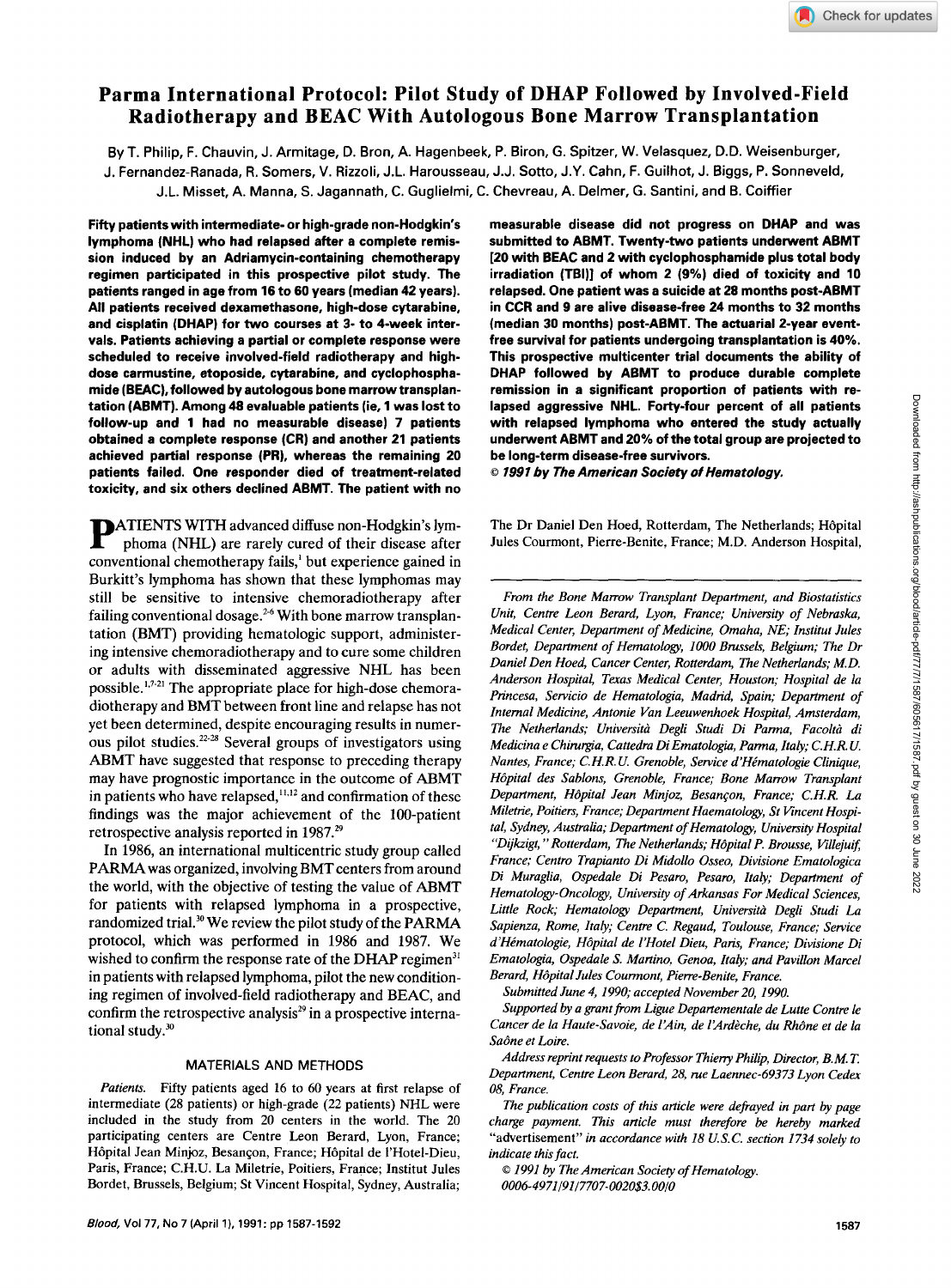Houston, TX; Antonie Van Leeuwenhoek Hospital, Amsterdam, The Netherlands; Hospital de la Princesa, Madrid, Spain; Hôpital des Sablons, Grenoble, France; Università Degli Studi di Parma, Italy; Hôpital de l'Hotel-Dieu, Nantes, France; Ospedale di Pesaro, Italy; Ospedale **S** Martino, Genova, Italy; University Hospital "Dijkzigt," Rotterdam, The Netherlands; University of Nebraska Medical Center, Omaha; Hôpital Paul Brousse, Villejuif, France; and Centre Claudius Regaud, Toulouse, France. All patients had obtained a previous complete response (CR) with an Adriamycin-containing regimen. Fifteen were females and 35 were males. Normal BM was documented in all patients, and presence of CNS relapses was not considered for this study. A signed informed consent according to the PARMA protocol and each institution's rules was obtained. All but one patient were evaluable for response to the rescue regimen. Details of these *50* patients are shown in Table **1.** 

*Methods.* All patients were submitted to the DHAP regimen as reported by Velasquez et al." After course **1** of DHAP, with the exception of clearly progressive disease  $(n = 14)$ , BM was harvested under general anesthesia and frozen as previously described<sup>4,5</sup> unless the marrow had been stored previously. All patients had normal BM biopsies at time of harvest. A second course of DHAP was given beginning **1** day after harvest. At day **20**  after second DHAP, patients were restaged according to previous involved sites of disease at initiation of study. CR was defined as complete disappearance of all previously involved sites. Partial response (PR) was defined as at least 50% reduction of all previously involved sites with no new lesion. CR and PR were defined as sensitive relapses and eligible for autologous BMT (ABMT).

Patients who had shown a response were then included in an involved-field radiotherapy (if bulky disease was present at relapse) and BEAC protocol (all patients) as shown in Table 2 (two patients previously irradiated at site of bulky disease did not receive radiotherapy according to the PARMA protocol). Two were grafted with cyclophosphamide and total body irradiation (TBI) as reported by the Seattle group<sup>10,16</sup> by individual patient decision with the authorization of the chairman and seven were not grafted (one toxic death, six refusals). ABMT was performed as previously reported.<sup>29</sup> Histologic material was reviewed centrally by a reference pathologist (D.W.) using the working formulation for classification of NHL.<sup>32</sup>

*Statistical method.* Comparisons of categorical data were performed using the chi-square and Ficher's exact test. Survival curves were computed according to the method of Kaplan-Meier. *An*  event was defined as a relapse, evidence of progression, or death whatever the cause. **In** the event-free survival curve, the date of the first event **is** taken into account.

#### **RESULTS**

Response to DHAP regimen. Forty-eight patients are evaluable. One was in complete remission before DHAP (complete surgical excision), and one was lost to follow-up. Twenty-eight were responders *(58.5%),* including **7** CR (25% of responders); 21 patients achieved a PR. No difference was observed between intermediate-grade and high-grade patients (10 of 22 PR, 2 of 22 CR high grade; 11 of 26 PR, 5 of 26 CR, and 2 nonevaluable intermediate grade) (Table 1).

Toxicity to DHAP regimen. Severe neutropenia (<500 polynuclears) was observed in 22 courses (22 of  $50 = 44\%$ ). Thrombocytopenia with less than 50,000 platelets was recorded in 19 (34%). Seven had marked renal impairment,

**7** (14%) had severe gastrointestinal toxicity, 2 **(4%)** had cytosine-related neurologic disorders (ie, weakness and headache), and 8 (16%) had sepsis. One reversible myocardiopathy was also observed. One responding patient died of toxicity (hemolytic uremic syndrome) after DHAP 2.

*Treatment* of *sensitive-relapse patients afier DHAP* 2. Twenty of the 29 patients (28 responding and the 1 already in CR) received the involved-field radiotherapy and BEAC protocol as scheduled (Table 2). Twelve still had evaluable disease (PR to DHAP). Among them, 11 of 12 were converted to CR after ABMT (91% response rate to BEAC). Median time to reach 1,000 WBC was 15 days; to reach 500 polynuclears, it was 15 days, to reach 200 polynuclears, 13 days; and to reach 50,000 platelets, it was 25 days. Two toxic deaths were recorded (hepatic and early renal failure and pulmonary bleeding), and 17 were in CR after ABMT. Ten patients subsequently relapsed (9 CR an 1 PR post ABMT), 1 committed suicide in CCR 28 months post-ABMT, and **7** of 20 are still alive disease-free with a median follow-up of 30 months from inclusion (24 to **32**  months).

Two of the 29 patients were grafted after a cyclophosphamide and TBI regimen. Both are alive disease-free with 26 months and 28 months of follow-up. Nine of 22 of the grafted patients are alive disease-free (40% overall survival at 24 months), as shown in Fig 1, with no difference between patients grafted in CR (3 of 6) or in PR (6 of 16).

The seven other responders were not grafted because of toxic death  $(n = 1)$  or individual decision  $(n = 6)$ . One refused treatment and died. Five had received four to **six**  additional courses of DHAP. None of them are alive disease-free at present (one is still alive but has progressive disease).

## **DISCUSSION**

High-dose therapy and ABMT can cure patients with relapsed, aggressive NHL. $^{2-22}$  The results of this prospective multicenter pilot study provide the only available prospective data for estimation of the impact of this treatment approach on such patients. Fifty-eight percent of all patients treated consecutively in this study after relapse from an Adriamycin-containing induction regimen were chemotherapy sensitive and thus represented good-risk patients for ABMT. Two percent (1 of 50) of the patients for whom this strategy was intended died of treatment-related toxicity from the DHAP, however, and 20% (6 of 29) declined to undergo BMT despite a good response to conventional rescue therapy. Forty-four percent of all patients with relapsed lymphoma who entered the study actually underwent ABMT, and 40% of these patients (ie, 20% of the total who entered the study) are projected to be long-term, disease-free survivors.

The 58% total response rate observed in this study confirms the original report by Velasquez et al on the activity of DHAP for relapsed lymphomas.<sup>31</sup> In both studies, a few of the responding patients actually achieved complete remissions. We found no difference in the response rate between intermediate-grade and high-grade lymphomas.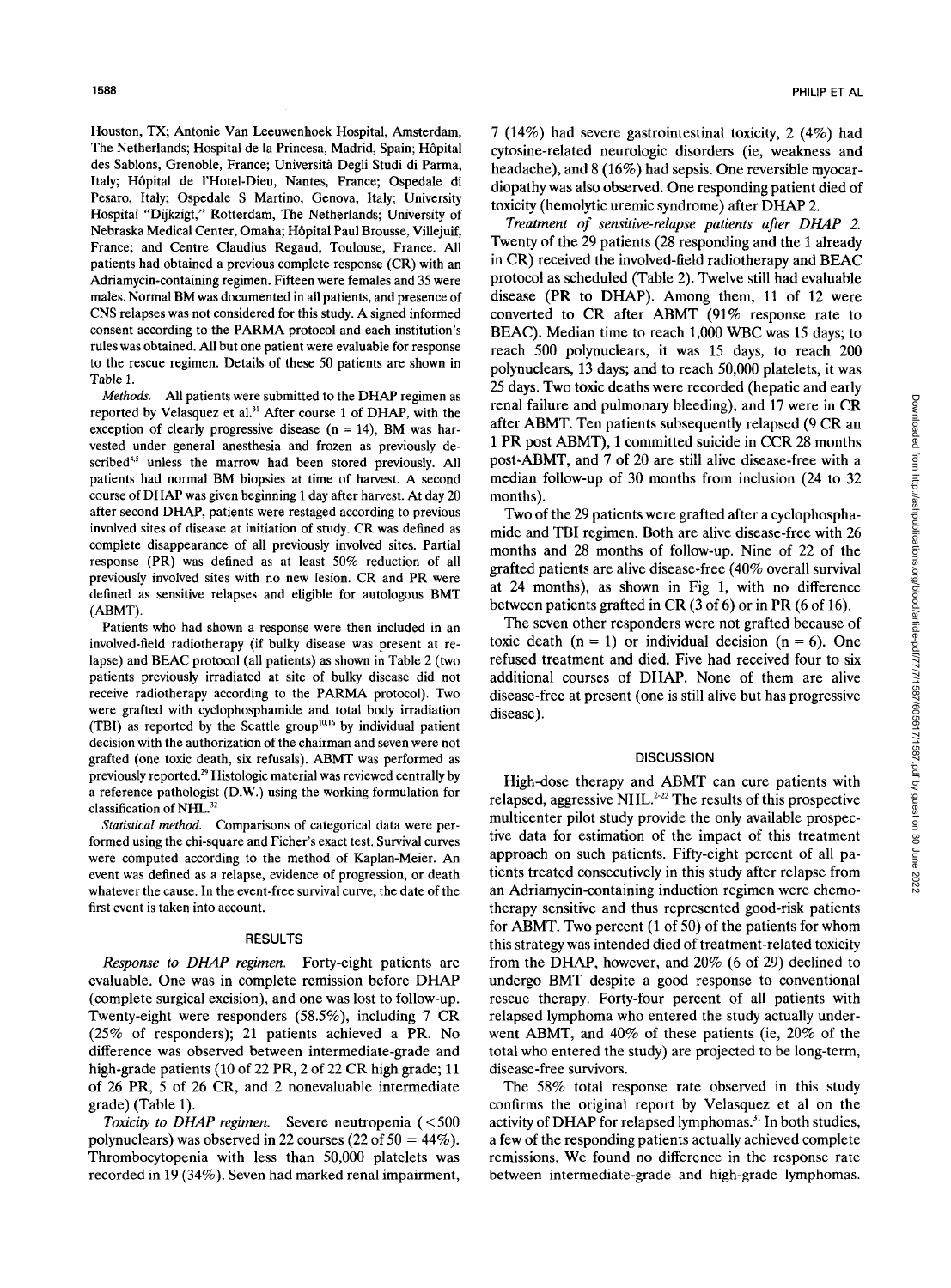# PARMA INTERNATIONAL PILOT PROTOCOL *1589*

### Table 1. Characteristics *of* the 50 **Patients**

| 5<br>PD<br>Not grafted<br>50<br>3<br>IG:Diffuse large cell<br>001/46/F<br>2<br>3<br>CR<br>Not grafted<br>90<br>HG: Diffuse immunoblastic<br>002/29/M<br>PD<br>Not grafted<br>3<br>7<br>70<br>IG: Follicular large cell<br>003/43/M<br>PR<br>3<br>6<br>CR<br>100<br>HG: Diffuse immunoblastic<br>004/21/M<br>CR*<br>3<br>8<br>PR<br>100<br>IG: Diffuse large cell<br>005/27/F<br>2<br>3<br>PD<br>Not grafted<br>80<br>IG: Diffuse large cell<br>006/35/F<br>1<br>CR.<br>CR<br>90<br>3<br>IG: Diffuse mixed<br>007/33/F<br>5<br>PD<br>Not grafted<br>4<br>80<br>HG: Diffuse large cell<br>008/27/F<br>PD<br>4<br>19<br>Not grafted<br>70<br>HG: Diffuse lymphoblastic<br>009/22/F<br>PD<br>$\overline{7}$<br>Not grafted<br>50<br>4<br>IG: Diffuse mixed<br>010/53/M<br>CR<br>3<br>21<br>PR<br>60<br>HG: Diffuse immunoblastic<br>011/25/M<br>4<br>4<br>PD<br>Not grafted<br>80<br>HG: Diffuse immunoblastic<br>012/22/M<br>3<br>$\overline{2}$<br>CR<br>Not grafted<br>90<br>HG: Diffuse immunoblastic<br>013/53/F<br>12<br>PD<br>1<br>Not grafted<br>100<br>HG: Diffuse lymphoblastic<br>014/17/M<br>$\mathbf 2$<br>8<br>PD<br>Not grafted<br>90<br>015/27/F<br>IG: Diffuse large cell<br>3<br>5<br>90<br>NC<br>Not grafted<br>IG: Diffuse large cell<br>016/28/M<br>3<br>3<br>PD<br>Not grafted<br>100<br>IG: Diffuse mixed<br>017/42/M<br>6<br>PD<br>4<br>Not grafted<br>90<br>IG: Diffuse mixed<br>018/51/M<br>$\overline{\mathbf{c}}$<br>PD<br>1<br>Not grafted<br>90<br>IG: Diffuse large cell<br>019/21/M<br>PR<br>$\overline{4}$<br>15<br>Not grafted<br>80<br>IG: Diffuse mixed<br>020/39/M<br>3<br>PR<br>Not grafted<br>70<br>3<br>HG: Diffuse immunoblastic<br>021/38/F<br>$\overline{7}$<br>PR<br>80<br>4<br>Not grafted<br>IG: Diffuse large cell<br>022/30/M<br>3<br>PD<br>1<br>Not grafted<br>60<br>HG: Diffuse immunoblastic<br>023/20/F<br>2<br>8<br>NE<br>CR<br>80<br>IG: Diffuse mixed<br>024/26/F<br>2<br>3<br>PD<br>Not grafted<br>40<br>IG: Diffuse large cell<br>025/54/M<br>5<br><b>CR</b><br>80<br>$\overline{2}$<br>ΡR<br>IG: Diffuse small cleaved cell<br>026/54/M<br>2<br>$\overline{\mathbf{c}}$<br>PD<br>Not grafted<br>HG: Diffuse small noncleaved cell<br>50<br>027/51/M<br>4<br>4<br>PR<br>Not grafted<br>90<br>IG: Diffuse mixed<br>028/40/M<br>8<br>PR<br>CR<br>80<br>3<br>IG: Diffuse large cell<br>029/45/M<br>CR<br>3<br>$\overline{\phantom{a}}$<br>PR<br>90<br>HG: Diffuse lymphoblastic<br>030/45/M<br>6<br>CR<br>3<br>CR<br>IG: Diffuse large cell<br>100<br>031/46/M<br>2<br>3<br>PR<br>90<br>Not grafted<br>IG: Diffuse large cell<br>032/55/M<br>2<br>2<br>PD<br>80<br>Not grafted<br>HG: Diffuse immunoblastic<br>033/42/M<br>3<br>6<br>90<br>PD<br>Not grafted<br>HG: Diffuse immunoblastic<br>034/39/F<br>$\overline{\mathbf{2}}$<br>5<br>PR<br>NE<br>100<br>HG: Diffuse immunoblastic<br>035/45/M<br>4<br>8<br>CR<br>CR<br>50<br>036/53/M<br>IG: Diffuse mixed<br>100<br>2<br>5<br>CR<br>CR<br>IG: Diffuse large cell<br>037/50/M<br>4<br>9<br>CR<br>CR<br>80<br>038/56/F<br>IG: Diffuse mixed<br>PR<br>4<br>5<br>CR<br>80<br>039/43/M<br>HG: Diffuse immunoblastic<br>PR<br>NE<br>2<br>2<br>80<br>040/16/F<br>HG: Diffuse lymphoblastic<br>3<br>1<br>PR<br>CR<br>80<br>IG: Follicular large cell<br>041/47/M<br>PR<br>PR<br>80<br>1<br>8<br>042/22/M<br>HG: Diffuse lymphoblastic<br>CR*<br>5<br>80<br>4<br>PR<br>IG: Diffuse unclassified<br>043/33/M<br>3<br>CR<br>80<br>4<br>PR<br>HG: Diffuse immunoblastic<br>044/43/F<br>80<br>3<br>6<br>ΝR<br>Not grafted<br>HG: Diffuse immunoblastic<br>045/35/M<br>4<br>CR<br>046/54/M<br>IG: Diffuse mixed<br>80<br>5<br>PR<br>6<br>CR<br>80<br>3<br>PR<br>IG: Diffuse small cleaved cell<br>047/34/M<br>3<br><b>NR</b><br>80<br>5<br>Not grafted<br>HG: Diffuse immunoblastic<br>048/46/M<br>3<br>PR<br>CR<br>HG: Diffuse immunoblastic<br>90<br>7<br>049/45/M<br>4<br>IG: Diffuse large cell<br>100<br>6<br>NE<br>Not grafted<br>050/37/M | Patient<br>No./<br>Age/Sex | Working Formulation | Karnofsy<br>Score<br>(% ) | Stage<br>Ann-<br>Arbor | Duration<br>of First CR<br>(mo) | Response<br>to DHAP | <b>Status</b><br>Post-BEAC |
|-------------------------------------------------------------------------------------------------------------------------------------------------------------------------------------------------------------------------------------------------------------------------------------------------------------------------------------------------------------------------------------------------------------------------------------------------------------------------------------------------------------------------------------------------------------------------------------------------------------------------------------------------------------------------------------------------------------------------------------------------------------------------------------------------------------------------------------------------------------------------------------------------------------------------------------------------------------------------------------------------------------------------------------------------------------------------------------------------------------------------------------------------------------------------------------------------------------------------------------------------------------------------------------------------------------------------------------------------------------------------------------------------------------------------------------------------------------------------------------------------------------------------------------------------------------------------------------------------------------------------------------------------------------------------------------------------------------------------------------------------------------------------------------------------------------------------------------------------------------------------------------------------------------------------------------------------------------------------------------------------------------------------------------------------------------------------------------------------------------------------------------------------------------------------------------------------------------------------------------------------------------------------------------------------------------------------------------------------------------------------------------------------------------------------------------------------------------------------------------------------------------------------------------------------------------------------------------------------------------------------------------------------------------------------------------------------------------------------------------------------------------------------------------------------------------------------------------------------------------------------------------------------------------------------------------------------------------------------------------------------------------------------------------------------------------------------------------------------------------------------------------------------------------------------------------------------------------------------------------------------------------------------------------------------------------------------------------------------------------------------------------------------------------------------------------------------------------------------------------------------------------------------------------------------------------------------------------------------------------------------------------------------------------------------------------------------------------------------------------------------------------------------------------------------------------------------------------------------------------------------------------------------------------------------------------------|----------------------------|---------------------|---------------------------|------------------------|---------------------------------|---------------------|----------------------------|
|                                                                                                                                                                                                                                                                                                                                                                                                                                                                                                                                                                                                                                                                                                                                                                                                                                                                                                                                                                                                                                                                                                                                                                                                                                                                                                                                                                                                                                                                                                                                                                                                                                                                                                                                                                                                                                                                                                                                                                                                                                                                                                                                                                                                                                                                                                                                                                                                                                                                                                                                                                                                                                                                                                                                                                                                                                                                                                                                                                                                                                                                                                                                                                                                                                                                                                                                                                                                                                                                                                                                                                                                                                                                                                                                                                                                                                                                                                                                           |                            |                     |                           |                        |                                 |                     |                            |
|                                                                                                                                                                                                                                                                                                                                                                                                                                                                                                                                                                                                                                                                                                                                                                                                                                                                                                                                                                                                                                                                                                                                                                                                                                                                                                                                                                                                                                                                                                                                                                                                                                                                                                                                                                                                                                                                                                                                                                                                                                                                                                                                                                                                                                                                                                                                                                                                                                                                                                                                                                                                                                                                                                                                                                                                                                                                                                                                                                                                                                                                                                                                                                                                                                                                                                                                                                                                                                                                                                                                                                                                                                                                                                                                                                                                                                                                                                                                           |                            |                     |                           |                        |                                 |                     |                            |
|                                                                                                                                                                                                                                                                                                                                                                                                                                                                                                                                                                                                                                                                                                                                                                                                                                                                                                                                                                                                                                                                                                                                                                                                                                                                                                                                                                                                                                                                                                                                                                                                                                                                                                                                                                                                                                                                                                                                                                                                                                                                                                                                                                                                                                                                                                                                                                                                                                                                                                                                                                                                                                                                                                                                                                                                                                                                                                                                                                                                                                                                                                                                                                                                                                                                                                                                                                                                                                                                                                                                                                                                                                                                                                                                                                                                                                                                                                                                           |                            |                     |                           |                        |                                 |                     |                            |
|                                                                                                                                                                                                                                                                                                                                                                                                                                                                                                                                                                                                                                                                                                                                                                                                                                                                                                                                                                                                                                                                                                                                                                                                                                                                                                                                                                                                                                                                                                                                                                                                                                                                                                                                                                                                                                                                                                                                                                                                                                                                                                                                                                                                                                                                                                                                                                                                                                                                                                                                                                                                                                                                                                                                                                                                                                                                                                                                                                                                                                                                                                                                                                                                                                                                                                                                                                                                                                                                                                                                                                                                                                                                                                                                                                                                                                                                                                                                           |                            |                     |                           |                        |                                 |                     |                            |
|                                                                                                                                                                                                                                                                                                                                                                                                                                                                                                                                                                                                                                                                                                                                                                                                                                                                                                                                                                                                                                                                                                                                                                                                                                                                                                                                                                                                                                                                                                                                                                                                                                                                                                                                                                                                                                                                                                                                                                                                                                                                                                                                                                                                                                                                                                                                                                                                                                                                                                                                                                                                                                                                                                                                                                                                                                                                                                                                                                                                                                                                                                                                                                                                                                                                                                                                                                                                                                                                                                                                                                                                                                                                                                                                                                                                                                                                                                                                           |                            |                     |                           |                        |                                 |                     |                            |
|                                                                                                                                                                                                                                                                                                                                                                                                                                                                                                                                                                                                                                                                                                                                                                                                                                                                                                                                                                                                                                                                                                                                                                                                                                                                                                                                                                                                                                                                                                                                                                                                                                                                                                                                                                                                                                                                                                                                                                                                                                                                                                                                                                                                                                                                                                                                                                                                                                                                                                                                                                                                                                                                                                                                                                                                                                                                                                                                                                                                                                                                                                                                                                                                                                                                                                                                                                                                                                                                                                                                                                                                                                                                                                                                                                                                                                                                                                                                           |                            |                     |                           |                        |                                 |                     |                            |
|                                                                                                                                                                                                                                                                                                                                                                                                                                                                                                                                                                                                                                                                                                                                                                                                                                                                                                                                                                                                                                                                                                                                                                                                                                                                                                                                                                                                                                                                                                                                                                                                                                                                                                                                                                                                                                                                                                                                                                                                                                                                                                                                                                                                                                                                                                                                                                                                                                                                                                                                                                                                                                                                                                                                                                                                                                                                                                                                                                                                                                                                                                                                                                                                                                                                                                                                                                                                                                                                                                                                                                                                                                                                                                                                                                                                                                                                                                                                           |                            |                     |                           |                        |                                 |                     |                            |
|                                                                                                                                                                                                                                                                                                                                                                                                                                                                                                                                                                                                                                                                                                                                                                                                                                                                                                                                                                                                                                                                                                                                                                                                                                                                                                                                                                                                                                                                                                                                                                                                                                                                                                                                                                                                                                                                                                                                                                                                                                                                                                                                                                                                                                                                                                                                                                                                                                                                                                                                                                                                                                                                                                                                                                                                                                                                                                                                                                                                                                                                                                                                                                                                                                                                                                                                                                                                                                                                                                                                                                                                                                                                                                                                                                                                                                                                                                                                           |                            |                     |                           |                        |                                 |                     |                            |
|                                                                                                                                                                                                                                                                                                                                                                                                                                                                                                                                                                                                                                                                                                                                                                                                                                                                                                                                                                                                                                                                                                                                                                                                                                                                                                                                                                                                                                                                                                                                                                                                                                                                                                                                                                                                                                                                                                                                                                                                                                                                                                                                                                                                                                                                                                                                                                                                                                                                                                                                                                                                                                                                                                                                                                                                                                                                                                                                                                                                                                                                                                                                                                                                                                                                                                                                                                                                                                                                                                                                                                                                                                                                                                                                                                                                                                                                                                                                           |                            |                     |                           |                        |                                 |                     |                            |
|                                                                                                                                                                                                                                                                                                                                                                                                                                                                                                                                                                                                                                                                                                                                                                                                                                                                                                                                                                                                                                                                                                                                                                                                                                                                                                                                                                                                                                                                                                                                                                                                                                                                                                                                                                                                                                                                                                                                                                                                                                                                                                                                                                                                                                                                                                                                                                                                                                                                                                                                                                                                                                                                                                                                                                                                                                                                                                                                                                                                                                                                                                                                                                                                                                                                                                                                                                                                                                                                                                                                                                                                                                                                                                                                                                                                                                                                                                                                           |                            |                     |                           |                        |                                 |                     |                            |
|                                                                                                                                                                                                                                                                                                                                                                                                                                                                                                                                                                                                                                                                                                                                                                                                                                                                                                                                                                                                                                                                                                                                                                                                                                                                                                                                                                                                                                                                                                                                                                                                                                                                                                                                                                                                                                                                                                                                                                                                                                                                                                                                                                                                                                                                                                                                                                                                                                                                                                                                                                                                                                                                                                                                                                                                                                                                                                                                                                                                                                                                                                                                                                                                                                                                                                                                                                                                                                                                                                                                                                                                                                                                                                                                                                                                                                                                                                                                           |                            |                     |                           |                        |                                 |                     |                            |
|                                                                                                                                                                                                                                                                                                                                                                                                                                                                                                                                                                                                                                                                                                                                                                                                                                                                                                                                                                                                                                                                                                                                                                                                                                                                                                                                                                                                                                                                                                                                                                                                                                                                                                                                                                                                                                                                                                                                                                                                                                                                                                                                                                                                                                                                                                                                                                                                                                                                                                                                                                                                                                                                                                                                                                                                                                                                                                                                                                                                                                                                                                                                                                                                                                                                                                                                                                                                                                                                                                                                                                                                                                                                                                                                                                                                                                                                                                                                           |                            |                     |                           |                        |                                 |                     |                            |
|                                                                                                                                                                                                                                                                                                                                                                                                                                                                                                                                                                                                                                                                                                                                                                                                                                                                                                                                                                                                                                                                                                                                                                                                                                                                                                                                                                                                                                                                                                                                                                                                                                                                                                                                                                                                                                                                                                                                                                                                                                                                                                                                                                                                                                                                                                                                                                                                                                                                                                                                                                                                                                                                                                                                                                                                                                                                                                                                                                                                                                                                                                                                                                                                                                                                                                                                                                                                                                                                                                                                                                                                                                                                                                                                                                                                                                                                                                                                           |                            |                     |                           |                        |                                 |                     |                            |
|                                                                                                                                                                                                                                                                                                                                                                                                                                                                                                                                                                                                                                                                                                                                                                                                                                                                                                                                                                                                                                                                                                                                                                                                                                                                                                                                                                                                                                                                                                                                                                                                                                                                                                                                                                                                                                                                                                                                                                                                                                                                                                                                                                                                                                                                                                                                                                                                                                                                                                                                                                                                                                                                                                                                                                                                                                                                                                                                                                                                                                                                                                                                                                                                                                                                                                                                                                                                                                                                                                                                                                                                                                                                                                                                                                                                                                                                                                                                           |                            |                     |                           |                        |                                 |                     |                            |
|                                                                                                                                                                                                                                                                                                                                                                                                                                                                                                                                                                                                                                                                                                                                                                                                                                                                                                                                                                                                                                                                                                                                                                                                                                                                                                                                                                                                                                                                                                                                                                                                                                                                                                                                                                                                                                                                                                                                                                                                                                                                                                                                                                                                                                                                                                                                                                                                                                                                                                                                                                                                                                                                                                                                                                                                                                                                                                                                                                                                                                                                                                                                                                                                                                                                                                                                                                                                                                                                                                                                                                                                                                                                                                                                                                                                                                                                                                                                           |                            |                     |                           |                        |                                 |                     |                            |
|                                                                                                                                                                                                                                                                                                                                                                                                                                                                                                                                                                                                                                                                                                                                                                                                                                                                                                                                                                                                                                                                                                                                                                                                                                                                                                                                                                                                                                                                                                                                                                                                                                                                                                                                                                                                                                                                                                                                                                                                                                                                                                                                                                                                                                                                                                                                                                                                                                                                                                                                                                                                                                                                                                                                                                                                                                                                                                                                                                                                                                                                                                                                                                                                                                                                                                                                                                                                                                                                                                                                                                                                                                                                                                                                                                                                                                                                                                                                           |                            |                     |                           |                        |                                 |                     |                            |
|                                                                                                                                                                                                                                                                                                                                                                                                                                                                                                                                                                                                                                                                                                                                                                                                                                                                                                                                                                                                                                                                                                                                                                                                                                                                                                                                                                                                                                                                                                                                                                                                                                                                                                                                                                                                                                                                                                                                                                                                                                                                                                                                                                                                                                                                                                                                                                                                                                                                                                                                                                                                                                                                                                                                                                                                                                                                                                                                                                                                                                                                                                                                                                                                                                                                                                                                                                                                                                                                                                                                                                                                                                                                                                                                                                                                                                                                                                                                           |                            |                     |                           |                        |                                 |                     |                            |
|                                                                                                                                                                                                                                                                                                                                                                                                                                                                                                                                                                                                                                                                                                                                                                                                                                                                                                                                                                                                                                                                                                                                                                                                                                                                                                                                                                                                                                                                                                                                                                                                                                                                                                                                                                                                                                                                                                                                                                                                                                                                                                                                                                                                                                                                                                                                                                                                                                                                                                                                                                                                                                                                                                                                                                                                                                                                                                                                                                                                                                                                                                                                                                                                                                                                                                                                                                                                                                                                                                                                                                                                                                                                                                                                                                                                                                                                                                                                           |                            |                     |                           |                        |                                 |                     |                            |
|                                                                                                                                                                                                                                                                                                                                                                                                                                                                                                                                                                                                                                                                                                                                                                                                                                                                                                                                                                                                                                                                                                                                                                                                                                                                                                                                                                                                                                                                                                                                                                                                                                                                                                                                                                                                                                                                                                                                                                                                                                                                                                                                                                                                                                                                                                                                                                                                                                                                                                                                                                                                                                                                                                                                                                                                                                                                                                                                                                                                                                                                                                                                                                                                                                                                                                                                                                                                                                                                                                                                                                                                                                                                                                                                                                                                                                                                                                                                           |                            |                     |                           |                        |                                 |                     |                            |
|                                                                                                                                                                                                                                                                                                                                                                                                                                                                                                                                                                                                                                                                                                                                                                                                                                                                                                                                                                                                                                                                                                                                                                                                                                                                                                                                                                                                                                                                                                                                                                                                                                                                                                                                                                                                                                                                                                                                                                                                                                                                                                                                                                                                                                                                                                                                                                                                                                                                                                                                                                                                                                                                                                                                                                                                                                                                                                                                                                                                                                                                                                                                                                                                                                                                                                                                                                                                                                                                                                                                                                                                                                                                                                                                                                                                                                                                                                                                           |                            |                     |                           |                        |                                 |                     |                            |
|                                                                                                                                                                                                                                                                                                                                                                                                                                                                                                                                                                                                                                                                                                                                                                                                                                                                                                                                                                                                                                                                                                                                                                                                                                                                                                                                                                                                                                                                                                                                                                                                                                                                                                                                                                                                                                                                                                                                                                                                                                                                                                                                                                                                                                                                                                                                                                                                                                                                                                                                                                                                                                                                                                                                                                                                                                                                                                                                                                                                                                                                                                                                                                                                                                                                                                                                                                                                                                                                                                                                                                                                                                                                                                                                                                                                                                                                                                                                           |                            |                     |                           |                        |                                 |                     |                            |
|                                                                                                                                                                                                                                                                                                                                                                                                                                                                                                                                                                                                                                                                                                                                                                                                                                                                                                                                                                                                                                                                                                                                                                                                                                                                                                                                                                                                                                                                                                                                                                                                                                                                                                                                                                                                                                                                                                                                                                                                                                                                                                                                                                                                                                                                                                                                                                                                                                                                                                                                                                                                                                                                                                                                                                                                                                                                                                                                                                                                                                                                                                                                                                                                                                                                                                                                                                                                                                                                                                                                                                                                                                                                                                                                                                                                                                                                                                                                           |                            |                     |                           |                        |                                 |                     |                            |
|                                                                                                                                                                                                                                                                                                                                                                                                                                                                                                                                                                                                                                                                                                                                                                                                                                                                                                                                                                                                                                                                                                                                                                                                                                                                                                                                                                                                                                                                                                                                                                                                                                                                                                                                                                                                                                                                                                                                                                                                                                                                                                                                                                                                                                                                                                                                                                                                                                                                                                                                                                                                                                                                                                                                                                                                                                                                                                                                                                                                                                                                                                                                                                                                                                                                                                                                                                                                                                                                                                                                                                                                                                                                                                                                                                                                                                                                                                                                           |                            |                     |                           |                        |                                 |                     |                            |
|                                                                                                                                                                                                                                                                                                                                                                                                                                                                                                                                                                                                                                                                                                                                                                                                                                                                                                                                                                                                                                                                                                                                                                                                                                                                                                                                                                                                                                                                                                                                                                                                                                                                                                                                                                                                                                                                                                                                                                                                                                                                                                                                                                                                                                                                                                                                                                                                                                                                                                                                                                                                                                                                                                                                                                                                                                                                                                                                                                                                                                                                                                                                                                                                                                                                                                                                                                                                                                                                                                                                                                                                                                                                                                                                                                                                                                                                                                                                           |                            |                     |                           |                        |                                 |                     |                            |
|                                                                                                                                                                                                                                                                                                                                                                                                                                                                                                                                                                                                                                                                                                                                                                                                                                                                                                                                                                                                                                                                                                                                                                                                                                                                                                                                                                                                                                                                                                                                                                                                                                                                                                                                                                                                                                                                                                                                                                                                                                                                                                                                                                                                                                                                                                                                                                                                                                                                                                                                                                                                                                                                                                                                                                                                                                                                                                                                                                                                                                                                                                                                                                                                                                                                                                                                                                                                                                                                                                                                                                                                                                                                                                                                                                                                                                                                                                                                           |                            |                     |                           |                        |                                 |                     |                            |
|                                                                                                                                                                                                                                                                                                                                                                                                                                                                                                                                                                                                                                                                                                                                                                                                                                                                                                                                                                                                                                                                                                                                                                                                                                                                                                                                                                                                                                                                                                                                                                                                                                                                                                                                                                                                                                                                                                                                                                                                                                                                                                                                                                                                                                                                                                                                                                                                                                                                                                                                                                                                                                                                                                                                                                                                                                                                                                                                                                                                                                                                                                                                                                                                                                                                                                                                                                                                                                                                                                                                                                                                                                                                                                                                                                                                                                                                                                                                           |                            |                     |                           |                        |                                 |                     |                            |
|                                                                                                                                                                                                                                                                                                                                                                                                                                                                                                                                                                                                                                                                                                                                                                                                                                                                                                                                                                                                                                                                                                                                                                                                                                                                                                                                                                                                                                                                                                                                                                                                                                                                                                                                                                                                                                                                                                                                                                                                                                                                                                                                                                                                                                                                                                                                                                                                                                                                                                                                                                                                                                                                                                                                                                                                                                                                                                                                                                                                                                                                                                                                                                                                                                                                                                                                                                                                                                                                                                                                                                                                                                                                                                                                                                                                                                                                                                                                           |                            |                     |                           |                        |                                 |                     |                            |
|                                                                                                                                                                                                                                                                                                                                                                                                                                                                                                                                                                                                                                                                                                                                                                                                                                                                                                                                                                                                                                                                                                                                                                                                                                                                                                                                                                                                                                                                                                                                                                                                                                                                                                                                                                                                                                                                                                                                                                                                                                                                                                                                                                                                                                                                                                                                                                                                                                                                                                                                                                                                                                                                                                                                                                                                                                                                                                                                                                                                                                                                                                                                                                                                                                                                                                                                                                                                                                                                                                                                                                                                                                                                                                                                                                                                                                                                                                                                           |                            |                     |                           |                        |                                 |                     |                            |
|                                                                                                                                                                                                                                                                                                                                                                                                                                                                                                                                                                                                                                                                                                                                                                                                                                                                                                                                                                                                                                                                                                                                                                                                                                                                                                                                                                                                                                                                                                                                                                                                                                                                                                                                                                                                                                                                                                                                                                                                                                                                                                                                                                                                                                                                                                                                                                                                                                                                                                                                                                                                                                                                                                                                                                                                                                                                                                                                                                                                                                                                                                                                                                                                                                                                                                                                                                                                                                                                                                                                                                                                                                                                                                                                                                                                                                                                                                                                           |                            |                     |                           |                        |                                 |                     |                            |
|                                                                                                                                                                                                                                                                                                                                                                                                                                                                                                                                                                                                                                                                                                                                                                                                                                                                                                                                                                                                                                                                                                                                                                                                                                                                                                                                                                                                                                                                                                                                                                                                                                                                                                                                                                                                                                                                                                                                                                                                                                                                                                                                                                                                                                                                                                                                                                                                                                                                                                                                                                                                                                                                                                                                                                                                                                                                                                                                                                                                                                                                                                                                                                                                                                                                                                                                                                                                                                                                                                                                                                                                                                                                                                                                                                                                                                                                                                                                           |                            |                     |                           |                        |                                 |                     |                            |
|                                                                                                                                                                                                                                                                                                                                                                                                                                                                                                                                                                                                                                                                                                                                                                                                                                                                                                                                                                                                                                                                                                                                                                                                                                                                                                                                                                                                                                                                                                                                                                                                                                                                                                                                                                                                                                                                                                                                                                                                                                                                                                                                                                                                                                                                                                                                                                                                                                                                                                                                                                                                                                                                                                                                                                                                                                                                                                                                                                                                                                                                                                                                                                                                                                                                                                                                                                                                                                                                                                                                                                                                                                                                                                                                                                                                                                                                                                                                           |                            |                     |                           |                        |                                 |                     |                            |
|                                                                                                                                                                                                                                                                                                                                                                                                                                                                                                                                                                                                                                                                                                                                                                                                                                                                                                                                                                                                                                                                                                                                                                                                                                                                                                                                                                                                                                                                                                                                                                                                                                                                                                                                                                                                                                                                                                                                                                                                                                                                                                                                                                                                                                                                                                                                                                                                                                                                                                                                                                                                                                                                                                                                                                                                                                                                                                                                                                                                                                                                                                                                                                                                                                                                                                                                                                                                                                                                                                                                                                                                                                                                                                                                                                                                                                                                                                                                           |                            |                     |                           |                        |                                 |                     |                            |
|                                                                                                                                                                                                                                                                                                                                                                                                                                                                                                                                                                                                                                                                                                                                                                                                                                                                                                                                                                                                                                                                                                                                                                                                                                                                                                                                                                                                                                                                                                                                                                                                                                                                                                                                                                                                                                                                                                                                                                                                                                                                                                                                                                                                                                                                                                                                                                                                                                                                                                                                                                                                                                                                                                                                                                                                                                                                                                                                                                                                                                                                                                                                                                                                                                                                                                                                                                                                                                                                                                                                                                                                                                                                                                                                                                                                                                                                                                                                           |                            |                     |                           |                        |                                 |                     |                            |
|                                                                                                                                                                                                                                                                                                                                                                                                                                                                                                                                                                                                                                                                                                                                                                                                                                                                                                                                                                                                                                                                                                                                                                                                                                                                                                                                                                                                                                                                                                                                                                                                                                                                                                                                                                                                                                                                                                                                                                                                                                                                                                                                                                                                                                                                                                                                                                                                                                                                                                                                                                                                                                                                                                                                                                                                                                                                                                                                                                                                                                                                                                                                                                                                                                                                                                                                                                                                                                                                                                                                                                                                                                                                                                                                                                                                                                                                                                                                           |                            |                     |                           |                        |                                 |                     |                            |
|                                                                                                                                                                                                                                                                                                                                                                                                                                                                                                                                                                                                                                                                                                                                                                                                                                                                                                                                                                                                                                                                                                                                                                                                                                                                                                                                                                                                                                                                                                                                                                                                                                                                                                                                                                                                                                                                                                                                                                                                                                                                                                                                                                                                                                                                                                                                                                                                                                                                                                                                                                                                                                                                                                                                                                                                                                                                                                                                                                                                                                                                                                                                                                                                                                                                                                                                                                                                                                                                                                                                                                                                                                                                                                                                                                                                                                                                                                                                           |                            |                     |                           |                        |                                 |                     |                            |
|                                                                                                                                                                                                                                                                                                                                                                                                                                                                                                                                                                                                                                                                                                                                                                                                                                                                                                                                                                                                                                                                                                                                                                                                                                                                                                                                                                                                                                                                                                                                                                                                                                                                                                                                                                                                                                                                                                                                                                                                                                                                                                                                                                                                                                                                                                                                                                                                                                                                                                                                                                                                                                                                                                                                                                                                                                                                                                                                                                                                                                                                                                                                                                                                                                                                                                                                                                                                                                                                                                                                                                                                                                                                                                                                                                                                                                                                                                                                           |                            |                     |                           |                        |                                 |                     |                            |
|                                                                                                                                                                                                                                                                                                                                                                                                                                                                                                                                                                                                                                                                                                                                                                                                                                                                                                                                                                                                                                                                                                                                                                                                                                                                                                                                                                                                                                                                                                                                                                                                                                                                                                                                                                                                                                                                                                                                                                                                                                                                                                                                                                                                                                                                                                                                                                                                                                                                                                                                                                                                                                                                                                                                                                                                                                                                                                                                                                                                                                                                                                                                                                                                                                                                                                                                                                                                                                                                                                                                                                                                                                                                                                                                                                                                                                                                                                                                           |                            |                     |                           |                        |                                 |                     |                            |
|                                                                                                                                                                                                                                                                                                                                                                                                                                                                                                                                                                                                                                                                                                                                                                                                                                                                                                                                                                                                                                                                                                                                                                                                                                                                                                                                                                                                                                                                                                                                                                                                                                                                                                                                                                                                                                                                                                                                                                                                                                                                                                                                                                                                                                                                                                                                                                                                                                                                                                                                                                                                                                                                                                                                                                                                                                                                                                                                                                                                                                                                                                                                                                                                                                                                                                                                                                                                                                                                                                                                                                                                                                                                                                                                                                                                                                                                                                                                           |                            |                     |                           |                        |                                 |                     |                            |
|                                                                                                                                                                                                                                                                                                                                                                                                                                                                                                                                                                                                                                                                                                                                                                                                                                                                                                                                                                                                                                                                                                                                                                                                                                                                                                                                                                                                                                                                                                                                                                                                                                                                                                                                                                                                                                                                                                                                                                                                                                                                                                                                                                                                                                                                                                                                                                                                                                                                                                                                                                                                                                                                                                                                                                                                                                                                                                                                                                                                                                                                                                                                                                                                                                                                                                                                                                                                                                                                                                                                                                                                                                                                                                                                                                                                                                                                                                                                           |                            |                     |                           |                        |                                 |                     |                            |
|                                                                                                                                                                                                                                                                                                                                                                                                                                                                                                                                                                                                                                                                                                                                                                                                                                                                                                                                                                                                                                                                                                                                                                                                                                                                                                                                                                                                                                                                                                                                                                                                                                                                                                                                                                                                                                                                                                                                                                                                                                                                                                                                                                                                                                                                                                                                                                                                                                                                                                                                                                                                                                                                                                                                                                                                                                                                                                                                                                                                                                                                                                                                                                                                                                                                                                                                                                                                                                                                                                                                                                                                                                                                                                                                                                                                                                                                                                                                           |                            |                     |                           |                        |                                 |                     |                            |
|                                                                                                                                                                                                                                                                                                                                                                                                                                                                                                                                                                                                                                                                                                                                                                                                                                                                                                                                                                                                                                                                                                                                                                                                                                                                                                                                                                                                                                                                                                                                                                                                                                                                                                                                                                                                                                                                                                                                                                                                                                                                                                                                                                                                                                                                                                                                                                                                                                                                                                                                                                                                                                                                                                                                                                                                                                                                                                                                                                                                                                                                                                                                                                                                                                                                                                                                                                                                                                                                                                                                                                                                                                                                                                                                                                                                                                                                                                                                           |                            |                     |                           |                        |                                 |                     |                            |
|                                                                                                                                                                                                                                                                                                                                                                                                                                                                                                                                                                                                                                                                                                                                                                                                                                                                                                                                                                                                                                                                                                                                                                                                                                                                                                                                                                                                                                                                                                                                                                                                                                                                                                                                                                                                                                                                                                                                                                                                                                                                                                                                                                                                                                                                                                                                                                                                                                                                                                                                                                                                                                                                                                                                                                                                                                                                                                                                                                                                                                                                                                                                                                                                                                                                                                                                                                                                                                                                                                                                                                                                                                                                                                                                                                                                                                                                                                                                           |                            |                     |                           |                        |                                 |                     |                            |
|                                                                                                                                                                                                                                                                                                                                                                                                                                                                                                                                                                                                                                                                                                                                                                                                                                                                                                                                                                                                                                                                                                                                                                                                                                                                                                                                                                                                                                                                                                                                                                                                                                                                                                                                                                                                                                                                                                                                                                                                                                                                                                                                                                                                                                                                                                                                                                                                                                                                                                                                                                                                                                                                                                                                                                                                                                                                                                                                                                                                                                                                                                                                                                                                                                                                                                                                                                                                                                                                                                                                                                                                                                                                                                                                                                                                                                                                                                                                           |                            |                     |                           |                        |                                 |                     |                            |
|                                                                                                                                                                                                                                                                                                                                                                                                                                                                                                                                                                                                                                                                                                                                                                                                                                                                                                                                                                                                                                                                                                                                                                                                                                                                                                                                                                                                                                                                                                                                                                                                                                                                                                                                                                                                                                                                                                                                                                                                                                                                                                                                                                                                                                                                                                                                                                                                                                                                                                                                                                                                                                                                                                                                                                                                                                                                                                                                                                                                                                                                                                                                                                                                                                                                                                                                                                                                                                                                                                                                                                                                                                                                                                                                                                                                                                                                                                                                           |                            |                     |                           |                        |                                 |                     |                            |
|                                                                                                                                                                                                                                                                                                                                                                                                                                                                                                                                                                                                                                                                                                                                                                                                                                                                                                                                                                                                                                                                                                                                                                                                                                                                                                                                                                                                                                                                                                                                                                                                                                                                                                                                                                                                                                                                                                                                                                                                                                                                                                                                                                                                                                                                                                                                                                                                                                                                                                                                                                                                                                                                                                                                                                                                                                                                                                                                                                                                                                                                                                                                                                                                                                                                                                                                                                                                                                                                                                                                                                                                                                                                                                                                                                                                                                                                                                                                           |                            |                     |                           |                        |                                 |                     |                            |
|                                                                                                                                                                                                                                                                                                                                                                                                                                                                                                                                                                                                                                                                                                                                                                                                                                                                                                                                                                                                                                                                                                                                                                                                                                                                                                                                                                                                                                                                                                                                                                                                                                                                                                                                                                                                                                                                                                                                                                                                                                                                                                                                                                                                                                                                                                                                                                                                                                                                                                                                                                                                                                                                                                                                                                                                                                                                                                                                                                                                                                                                                                                                                                                                                                                                                                                                                                                                                                                                                                                                                                                                                                                                                                                                                                                                                                                                                                                                           |                            |                     |                           |                        |                                 |                     |                            |
|                                                                                                                                                                                                                                                                                                                                                                                                                                                                                                                                                                                                                                                                                                                                                                                                                                                                                                                                                                                                                                                                                                                                                                                                                                                                                                                                                                                                                                                                                                                                                                                                                                                                                                                                                                                                                                                                                                                                                                                                                                                                                                                                                                                                                                                                                                                                                                                                                                                                                                                                                                                                                                                                                                                                                                                                                                                                                                                                                                                                                                                                                                                                                                                                                                                                                                                                                                                                                                                                                                                                                                                                                                                                                                                                                                                                                                                                                                                                           |                            |                     |                           |                        |                                 |                     |                            |
|                                                                                                                                                                                                                                                                                                                                                                                                                                                                                                                                                                                                                                                                                                                                                                                                                                                                                                                                                                                                                                                                                                                                                                                                                                                                                                                                                                                                                                                                                                                                                                                                                                                                                                                                                                                                                                                                                                                                                                                                                                                                                                                                                                                                                                                                                                                                                                                                                                                                                                                                                                                                                                                                                                                                                                                                                                                                                                                                                                                                                                                                                                                                                                                                                                                                                                                                                                                                                                                                                                                                                                                                                                                                                                                                                                                                                                                                                                                                           |                            |                     |                           |                        |                                 |                     |                            |
|                                                                                                                                                                                                                                                                                                                                                                                                                                                                                                                                                                                                                                                                                                                                                                                                                                                                                                                                                                                                                                                                                                                                                                                                                                                                                                                                                                                                                                                                                                                                                                                                                                                                                                                                                                                                                                                                                                                                                                                                                                                                                                                                                                                                                                                                                                                                                                                                                                                                                                                                                                                                                                                                                                                                                                                                                                                                                                                                                                                                                                                                                                                                                                                                                                                                                                                                                                                                                                                                                                                                                                                                                                                                                                                                                                                                                                                                                                                                           |                            |                     |                           |                        |                                 |                     |                            |
|                                                                                                                                                                                                                                                                                                                                                                                                                                                                                                                                                                                                                                                                                                                                                                                                                                                                                                                                                                                                                                                                                                                                                                                                                                                                                                                                                                                                                                                                                                                                                                                                                                                                                                                                                                                                                                                                                                                                                                                                                                                                                                                                                                                                                                                                                                                                                                                                                                                                                                                                                                                                                                                                                                                                                                                                                                                                                                                                                                                                                                                                                                                                                                                                                                                                                                                                                                                                                                                                                                                                                                                                                                                                                                                                                                                                                                                                                                                                           |                            |                     |                           |                        |                                 |                     |                            |

Abbreviations: IG, intermediate grade; HG, high grade; PD, progressive disease; CR, complete response: PR, partial response; NC, no change; NE, nonevaluable; NR, nonresponse.

\*Cyclophosphamide and total body irradiation (instead of BEAC).

**These data suggest that** DHAF' **is as active as other reported regimens in patients with relapsed aggressive lymphomas.' Toxicity** of **the DHAP regimen must be considered. The myelosuppression we observed was severe and perhaps more than might have been expected with the doses** of **the** 

**agents delivered, but only one patient died** of **a constellation** of **symptoms that suggested the hemolytic uremic syndrome. As a regimen to reduce tumor preceding ABMT, however, the most important side effect was renal toxicity. Significant renal impairment occurred in 14%** of **the pa-**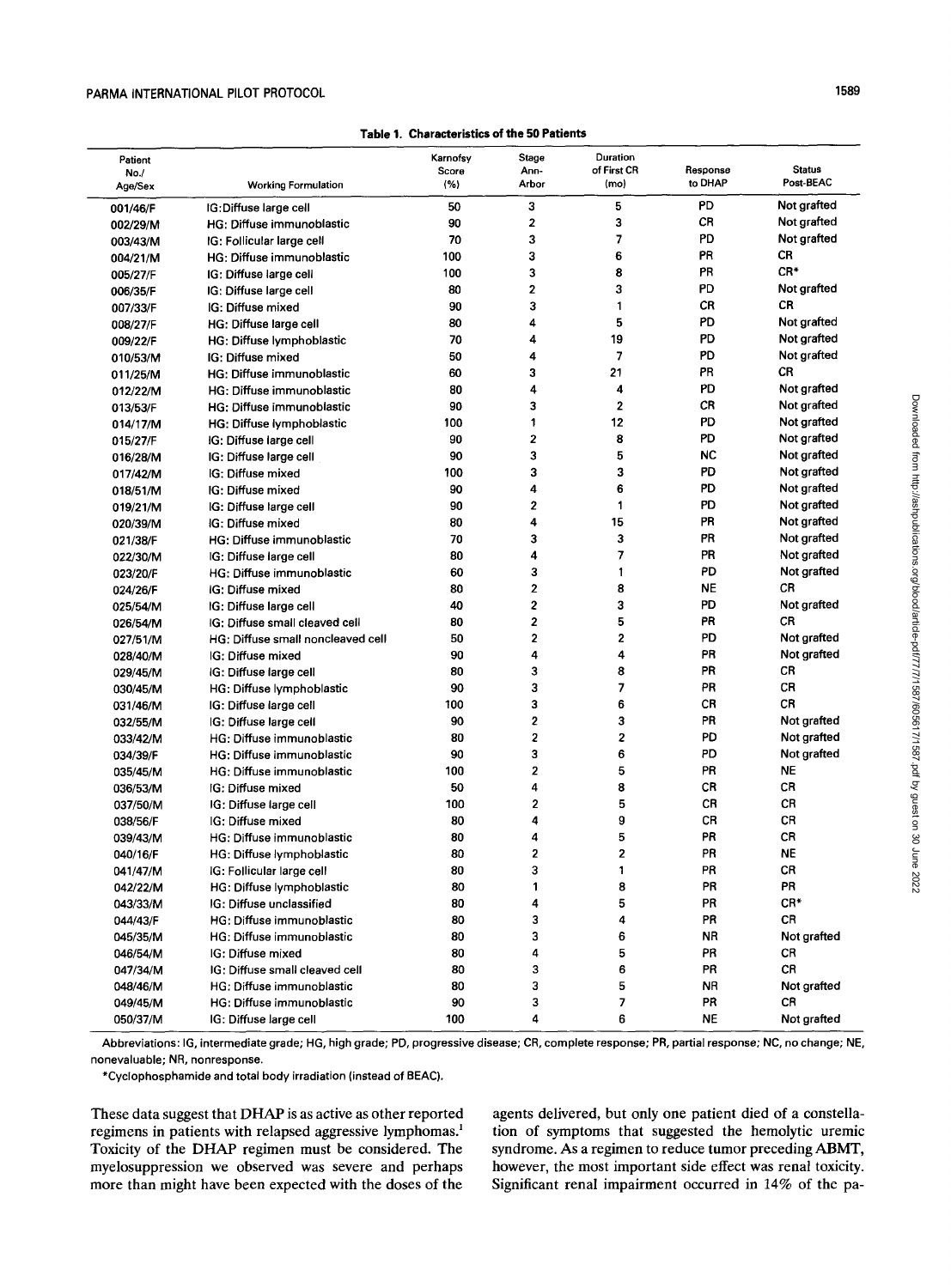|                                                                                                                                                                                                                                                                                                                                                                                                                                                                                                                                                                                                                                                                                                                                      |                  |                   | rapic 2. Conditioning Regimen Schedur                                                                                                                                                                                                                                                                                                                                                                                                                                                                                                                                                                                                                                                                                                    |                    |                  |                    |                  |
|--------------------------------------------------------------------------------------------------------------------------------------------------------------------------------------------------------------------------------------------------------------------------------------------------------------------------------------------------------------------------------------------------------------------------------------------------------------------------------------------------------------------------------------------------------------------------------------------------------------------------------------------------------------------------------------------------------------------------------------|------------------|-------------------|------------------------------------------------------------------------------------------------------------------------------------------------------------------------------------------------------------------------------------------------------------------------------------------------------------------------------------------------------------------------------------------------------------------------------------------------------------------------------------------------------------------------------------------------------------------------------------------------------------------------------------------------------------------------------------------------------------------------------------------|--------------------|------------------|--------------------|------------------|
| Protocol Regimen                                                                                                                                                                                                                                                                                                                                                                                                                                                                                                                                                                                                                                                                                                                     | Monday,<br>Day 1 | Tuesday,<br>Day 2 | Wednesday,<br>Day 3                                                                                                                                                                                                                                                                                                                                                                                                                                                                                                                                                                                                                                                                                                                      | Thursday,<br>Day 4 | Friday,<br>Day 5 | Saturday,<br>Day 6 | Sunday,<br>Day 7 |
| Week 1*                                                                                                                                                                                                                                                                                                                                                                                                                                                                                                                                                                                                                                                                                                                              |                  |                   |                                                                                                                                                                                                                                                                                                                                                                                                                                                                                                                                                                                                                                                                                                                                          |                    |                  |                    |                  |
| <b>IFXRT</b>                                                                                                                                                                                                                                                                                                                                                                                                                                                                                                                                                                                                                                                                                                                         | x                | x                 | x                                                                                                                                                                                                                                                                                                                                                                                                                                                                                                                                                                                                                                                                                                                                        | х                  | x                |                    |                  |
|                                                                                                                                                                                                                                                                                                                                                                                                                                                                                                                                                                                                                                                                                                                                      | x                | x                 | x                                                                                                                                                                                                                                                                                                                                                                                                                                                                                                                                                                                                                                                                                                                                        | x                  | x                |                    |                  |
| Week 2                                                                                                                                                                                                                                                                                                                                                                                                                                                                                                                                                                                                                                                                                                                               |                  |                   |                                                                                                                                                                                                                                                                                                                                                                                                                                                                                                                                                                                                                                                                                                                                          |                    |                  |                    |                  |
| <b>IFXRT</b>                                                                                                                                                                                                                                                                                                                                                                                                                                                                                                                                                                                                                                                                                                                         | х                | x                 | х                                                                                                                                                                                                                                                                                                                                                                                                                                                                                                                                                                                                                                                                                                                                        | x                  | x                |                    |                  |
|                                                                                                                                                                                                                                                                                                                                                                                                                                                                                                                                                                                                                                                                                                                                      | x                | x                 | x                                                                                                                                                                                                                                                                                                                                                                                                                                                                                                                                                                                                                                                                                                                                        | X                  | x                |                    |                  |
| Week 31                                                                                                                                                                                                                                                                                                                                                                                                                                                                                                                                                                                                                                                                                                                              |                  |                   |                                                                                                                                                                                                                                                                                                                                                                                                                                                                                                                                                                                                                                                                                                                                          |                    |                  |                    |                  |
| BCNU 300 mg/m <sup>2</sup> /24 ht (30 minutes IV)                                                                                                                                                                                                                                                                                                                                                                                                                                                                                                                                                                                                                                                                                    | x                |                   |                                                                                                                                                                                                                                                                                                                                                                                                                                                                                                                                                                                                                                                                                                                                          |                    |                  |                    |                  |
| Etoposide 200 mg/m <sup>2</sup> /24 h (100 mg/m <sup>2</sup> IV<br>twice daily)                                                                                                                                                                                                                                                                                                                                                                                                                                                                                                                                                                                                                                                      |                  | х                 | х                                                                                                                                                                                                                                                                                                                                                                                                                                                                                                                                                                                                                                                                                                                                        | x                  | х                | х                  | x                |
| ARA-C 200 mg/m <sup>2</sup> /24 h (100 mg/m <sup>2</sup> IV                                                                                                                                                                                                                                                                                                                                                                                                                                                                                                                                                                                                                                                                          |                  |                   |                                                                                                                                                                                                                                                                                                                                                                                                                                                                                                                                                                                                                                                                                                                                          |                    |                  |                    |                  |
| twice daily)                                                                                                                                                                                                                                                                                                                                                                                                                                                                                                                                                                                                                                                                                                                         |                  | x                 | x                                                                                                                                                                                                                                                                                                                                                                                                                                                                                                                                                                                                                                                                                                                                        | x                  | x                |                    |                  |
| Cyclophosphamide 35 mg/kg/24 h (as                                                                                                                                                                                                                                                                                                                                                                                                                                                                                                                                                                                                                                                                                                   |                  |                   |                                                                                                                                                                                                                                                                                                                                                                                                                                                                                                                                                                                                                                                                                                                                          |                    |                  |                    |                  |
| short infusion in 60 minutes)                                                                                                                                                                                                                                                                                                                                                                                                                                                                                                                                                                                                                                                                                                        |                  | х                 | х                                                                                                                                                                                                                                                                                                                                                                                                                                                                                                                                                                                                                                                                                                                                        | x                  | х                |                    |                  |
| MESNA 50 mg/kg/24 h (optional)                                                                                                                                                                                                                                                                                                                                                                                                                                                                                                                                                                                                                                                                                                       |                  | x                 | x                                                                                                                                                                                                                                                                                                                                                                                                                                                                                                                                                                                                                                                                                                                                        | x                  | x                |                    |                  |
| Week 4                                                                                                                                                                                                                                                                                                                                                                                                                                                                                                                                                                                                                                                                                                                               |                  |                   |                                                                                                                                                                                                                                                                                                                                                                                                                                                                                                                                                                                                                                                                                                                                          |                    |                  |                    |                  |
| ABMT (at least 48 hours after etoposide)                                                                                                                                                                                                                                                                                                                                                                                                                                                                                                                                                                                                                                                                                             |                  |                   |                                                                                                                                                                                                                                                                                                                                                                                                                                                                                                                                                                                                                                                                                                                                          |                    |                  |                    | x                |
| *Day 20 post-DHAP 2.<br>+Day 35 post-DHAP 2.<br>tients and will certainly make some patients ineligible for                                                                                                                                                                                                                                                                                                                                                                                                                                                                                                                                                                                                                          |                  |                   | prospective study, with 40% long-term, disease-free sur-                                                                                                                                                                                                                                                                                                                                                                                                                                                                                                                                                                                                                                                                                 |                    |                  |                    |                  |
| BMT.<br>Previous reports of ABMT in patients with relapsed<br>lymphomas have suggested that sensitivity to preceding<br>chemotherapy is the most important prognostic factor. <sup>11,12,29</sup><br>Patients with chemotherapy-resistant disease have been<br>long survivors only approximately 10% of the time, <sup>29</sup> but<br>patients who are still chemotherapy sensitive (ie sensitive<br>relapses) have been reported to have durable complete<br>remissions from 20% to 40% of the time. <sup>1</sup> In one study of<br>100 patients undergoing autologous transplants on whom<br>44 were sensitive relapses, 36% of the patients had long-<br>term, disease-free survival. <sup>29</sup> The results from this first |                  |                   | vival in sensitive relapsed patients undergoing ABMT, are<br>similar to these reports. Local, hyperfractionated radiother-<br>apy followed by the BEAC regimen produced a significant<br>long-term, disease-free survival with a low proportion (ie<br>10%) of treatment-related deaths. This is the first prospec-<br>tive study to confirm that sensitive-relapse patients are<br>curable with conventional rescue protocol and consolida-<br>tion with high-dose therapy and ABMT. This prospective<br>pilot study confirms the high response rate of platinum-<br>based salvage therapy and the ability to intensify these<br>responses with involved-field irradiation and high-dose<br>combination chemotherapy with ABMT support. |                    |                  |                    |                  |
| 100<br>70<br>80<br>ເກ<br>⊥<br>ມ<br>80<br>40<br>30<br>P= 40X<br>80<br>10<br>۰<br>12                                                                                                                                                                                                                                                                                                                                                                                                                                                                                                                                                                                                                                                   | 18               | 84                | 30                                                                                                                                                                                                                                                                                                                                                                                                                                                                                                                                                                                                                                                                                                                                       |                    |                  |                    |                  |

**Table 2. Conditioning Regimen Schedule** 



**Fig 1. Event-free survival of**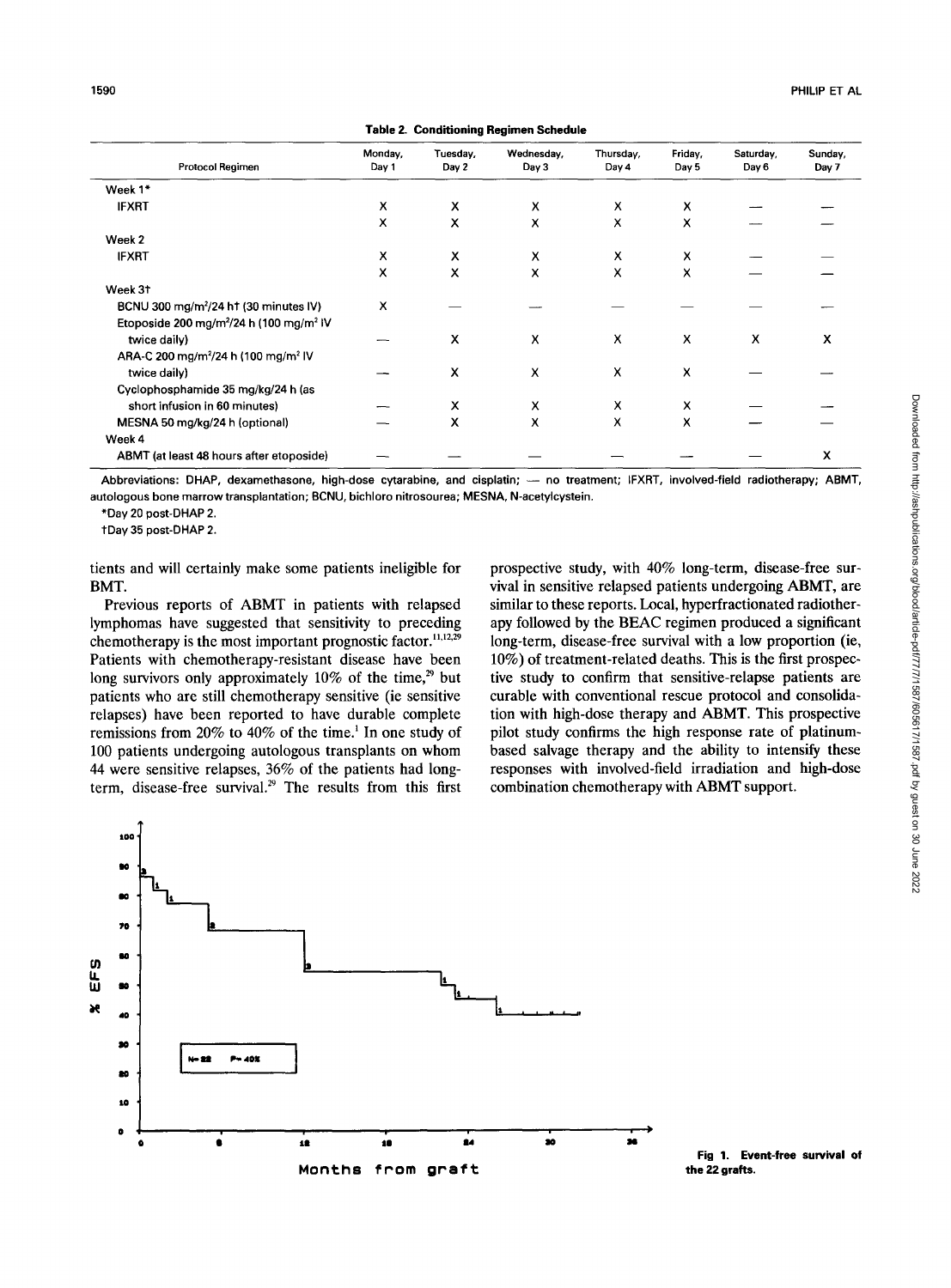The major conclusion of this pilot study is that DHAP is active and of tolerable toxicity to induce response after relapses from an Adriamycin-containing front-line regimen for diffuse lymphomas. Also of major importance is the confirmation in a prospective international study that **40%**  of sensitive relapsed patients can be long-term survivors after ABMT with no more than 10% toxic death. This is not sufficient evidence, however, to prove that consolidation with BMT is the best available therapy for sensitive-relapse NHL because this stategy affects only the few NHL patients

**1.** Cabanillas F, Jagannath S, Philip T: Management of recurrent or refractory disease, in Magrath I (ed): Advances in Lymphoma, Washington, DC, National Cancer Institute, 1989, p 359

2. Appelbaum FR, Herzig GP, Ziegler JL, Graw RG, Levine AS, Deisseroth AB: Successful engraftment *of* cryopreserved autologous bone marrow in patients with malignant lymphoma. Blood 52:85, 1978

3. Appelbaum FR, Deisseroth AB, Graw RG, Levine AS, Herzig GP, Ziegler JL: Prolonged complete remission following high dose chemotherapy of Burkitt's lymphoma in relapse. Cancer 41:1059,1978

4. Philip T, Biron P, Herve P, Dutou L, Ehrsam **A,** Philip I, Souillet G, Plouvier E, Le Mevel A, Philippe N: Massive BACT chemotherapy with autologous bone marrow transplantation in 17 cases of non Hodgkin's malignant lymphoma with a very bad prognosis. Eur J Cancer Clin Oncol 19:1371, 1983

5. Philip T, Biron P, Philip I, Favrot MC, Souillet G, Frappaz D, Jaubert J, Bordigoni P, Bernard JL, Laporte JP, Le Mevel **A,**  Plouvier E, Margueritte G, Hervé P, Brizard CP, Freycon F, Forster **K,** Brunat-Mentigny M: Massive therapy and autologous bone marrow transplantation in pediatric and young adults Burkitt's lymphoma (30 courses on 28 patients: A 5 year experience). Eur **J** Cancer Clin Oncol22:1015,1986

6. Hartmann 0, Pein F, Philip T, Biron P, Lemerle J: The effects of high dose polychemotherapy with autologous bone marrow transplantation in 18 children with relapsed lymphoma. Eur J Cancer Clin Oncol 18:1044, 1982

7. Tanir NM, Spitzer G, Zander AR, Jagannath S, Kanojia M, Vellekoop L, McLaughlin P, Hagemeister FJ, Dicke KA: Highdose chemoradiotherapy and bone marrow transplantation in patients with refractory lymphoma. Eur **J** Cancer Clin Oncol 19:1091, 1983

8. Phillips GL, Herzig RH, Lazarus HM, Fay JW, Wolff SN, Mill **WB,** Lin HS, Thomas PR, Glasgow GP, Shina DC, Herzig GP: Treatment of resistant malignant lymphoma with cyclophosphamide total body irradiation, and transplantation of cryopreserved autologous marrow. N Engl J Med 310:1557,1984

9. Carella *AM,* Santini G, Giordano D, Frassoni F, Nati S, Congiu **A,** Occhini D, Rossi E, Martinengo M, Damasio E, Lercari G, Marmont AM: High-dose chemotherapy and non-frozen autologous bone marrow transplantation in relapsed advanced lymphomas or those resistant to conventional chemotherapy. Cancer 542836,1984

10. Appelbaum FR, Thomas ED: Review of the use of marrow transplantation in the treatment of non-Hodgkin's lymphomas. J Clin Oncol 1:440, 1983

11. Philip T, Biron P, Maraninchi D, Gastaut JL, Hervé P, Flesh Y, Goldstone AH, Souhami RH: Role of massive chemotherapy and autologous bone marrow transplantation in non Hodgkin's malignant lymphoma. Lancet 1:391,1984

considered for such treatment. The ongoing prospective and randomized **PARMA** study based on these very encouraging results is now in the process of comparing consolidation with involved-field radiotherapy and ABMT *v* continuation on the DHAP regimen to consolidate sensitiverelapse patients after two induction courses with DHAP. *As* of June, 1990, more than 130 patients had been included in this still ongoing study and results with at least 24 months of follow-up are expected for 1992.

#### **REFERENCES**

12. Philip T, Biron P, Maraninchi D, Goldstone AH, Herve P, Souillet G, Gastaud JL, Plouvier E, Flesh Y, Philip I, Harousseau JL, Le Mevel A, Rebattu P, Linch DC, Freycon F, Milan JJ, Souhami RL: Massive chemotherapy with autologous bone marrow transplantation in 50 cases of bad prognosis non-Hodgkin's lymphoma. Br J Haematol 60:599, 1985

13. Goldstone AH: Autologous bone marrow transplantation for non Hodgkin's lymphoma: The preliminary European experience, in Dicke KA, Spitzer G, Zander AR (eds): Autologous Bone Marrow Transplantation, Proceedings of the First International Symposium, Houston, 1985, p 67

14. Armitage JO, Gingrich RD, Foley JF, Kessinger MA, Klassen LW, Kumar PO, Temper0 MA, Vaughan **WP:** Which patients with lymphoma can be salvaged with high-dose cytoreduction and autologous marrow rescue? In Dicke KA, Spitzer G, Zander AR (eds): Autologous Bone Marrow Transplantation, Proceeding of the First International Symposium, Houston, 1985, p 57

15. Mascret B, Maraninchi D, Gastaut JA, Tubiana N, Sebahoun G, Horschowski N, Sainty D, Camerlo **J,** Lejeune C, Novakovitch G, Carcassone Y: Treatment of malignant lymphoma with high dose of chemoradiotherapy and bone marrow transplantation. Eur J Cancer Clin Oncol22:461,1986

16. Appelbaum FR, Sullivan KM, Buckner CD, Clift RA, Deeg HJ, Fefer A, Hill R, Mortimer J, Neiman PE, Sanders JE, Singer **J,**  Stewart P, Storb R, Thomas ED: Treatment of malignant lymphoma in 100 patients with chemotherapy, total body irradiation and marrow transplantation. J Clin Oncol 5:1340, 1987

17. Gorin NC, Najman A, Douay L, Salmon CH, David R, Stachowiak J, Parlier Y, Lopez M, Oppenheimer M, Lecomte D, Delow J, Petit JC, Pene F, Gerota I, Van Der Akker J, Duhamel G: Autologous bone marrow transplantation in the treatment of poor prognosis non-Hodgkin's lymphomas. Eur J Cancer Clin Oncol 20:217, 1984

18. Verdonck LF, Dekker AW, Loes Van Kempeen M, Punj K, Van Unnik JA, Van Peperzeel HA, De Gast GC Intensive cytotoxic therapy followed by autologous bone marrow transplantation for non-Hodgkin's lymphoma of high-grade malignancy. Blood 65:984,1985

19. Braine HG, Kaizer H, Yeager *AM,* Stuart R, Burns WH, Saral R, Sensenbrenner LL, Santos GW: Treatment of refractory non-Hodgkin's lymphoma with intensive chemo-radiotherapy and autologous bone marrow transplantation, in Cavalli F (ed): Malignant Lymphomas and Hodgkin's Disease: Experimental and Therapeutic Advances. Boston, Martinus Nijhoff, 1985, p 529

20. Nadler LM, Takvorian T, Mauch P, Anderson KC, Ritz **J,**  Hellman S, Canellos GP, Schlossman SF: Transplantation with anti-B, monoclonal antibody and complement treated autologous bone marrow for relapsed B-cell non-Hodgkin's lymphoma, in